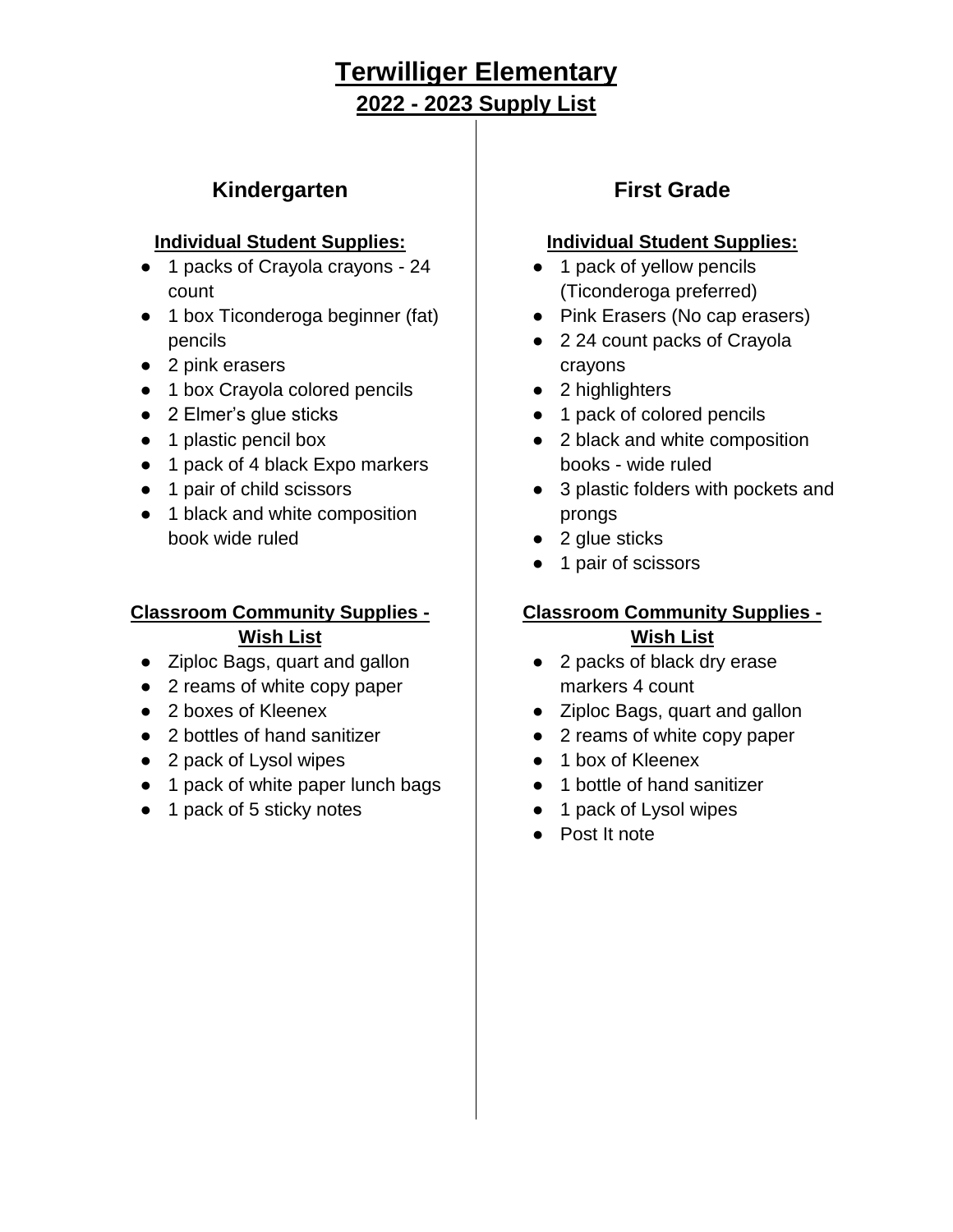## **Second Grade**

#### **Individual Student Supplies:**

- 1 pack of yellow pencils (Ticonderoga preferred)
- 1 pack of 24 count crayons
- 2 large pink erasers
- 3 wide ruled composition notebooks
- Wide ruled notebook paper
- $\bullet$  2 glue sticks
- 1 pack of colored pencils
- 1 pair of child scissors

## **Classroom Community Supplies -**

#### **Wish List**

- EXPO dry erase markers all colors
- Ziploc Bags, gallon
- White copy paper
- Kleenex!!!
- 1 pack of Lysol/Clorox wipes
- Paper plates
- Plastic spoons and forks

# **Third Grade**

### **Individual Student Supplies:**

- 2 dozen pre-sharpened pencils (Ticonderoga preferred)
- 1 pack of wide ruled notebook paper
- 2 composition notebooks wide ruled
- 1 blue pocket folder with prongs
- 1 yellow pocket folder with prongs
- 1 pack large pink erasers
- 1 pair of 6" scissors
- 1 pack of colored pencils
- 2 yellow highlighters
- 1 ruler
- 1 pack of 3x5 note cards lined

### **Classroom Community Supplies - Wish List**

- Dry erase markers expo
- 2 reams of copy paper
- Ziploc bags quart and gallon
- Plastic spoons and forks
- 1 box of Kleenex
- 1 bottle of hand sanitizer
- Lysol or Clorox wipes
- Color copy paper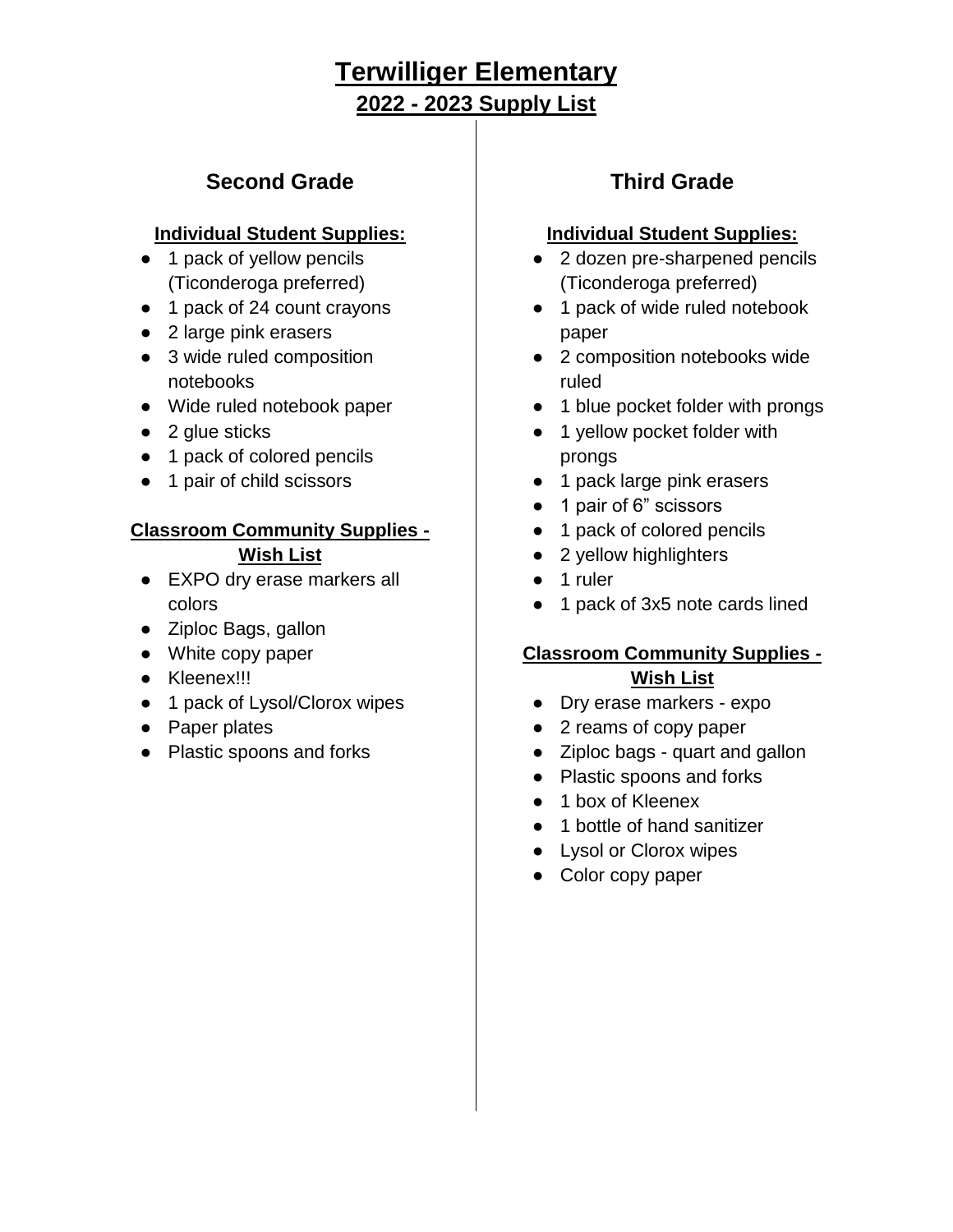## **Fourth Grade**

#### **Individual Student Supplies:**

- 1 plastic pencil box
- 3 black and white composition books (wide ruled)
- 2 plastic folders with prongs
- 2 packs of #2 pencils
- 2 large erasers
- 1 pack of glue sticks
- 1 pack of colored pencils
- 1 pack of crayons (24 count)
- 1 1.5-inch binders
- 1 dozen pencils
- 1 package of wide ruled notebook paper
- 1 ruler
- 1 protractor

### **Classroom Community Supplies - Wish List**

- 1 boxes of tissues
- 1 roll of paper towels
- 1 ream of white copy paper
- 1 tub of Clorox wipes
- 1 bottle of hand sanitizer
- Expo markers

# **Fifth Grade**

#### **Individual Student Supplies:**

- 2 boxes of number two pencils
- 2 packs of wide ruled notebook paper
- 1 2-inch clear cover binder
- 4 pocket folders with prongs
- 4 wide ruled composition notebooks (1 red, 1 blue, 1 green, 1 black)
- 2 packs of colored pencils
- 1 pair of scissors
- 2 highlighters
- 2 red pens
- 1 pack of erasable pens blue or black
- 2 pack of post it notes

### **Classroom Community Supplies - Wish List**

- 2 boxes of tissues
- 2 ream of white copy paper
- Lysol/Clorox wipes or baby wipes
- 1 bottle of hand sanitizer 12 oz or larger
- Black Expo markers thick chisel tip